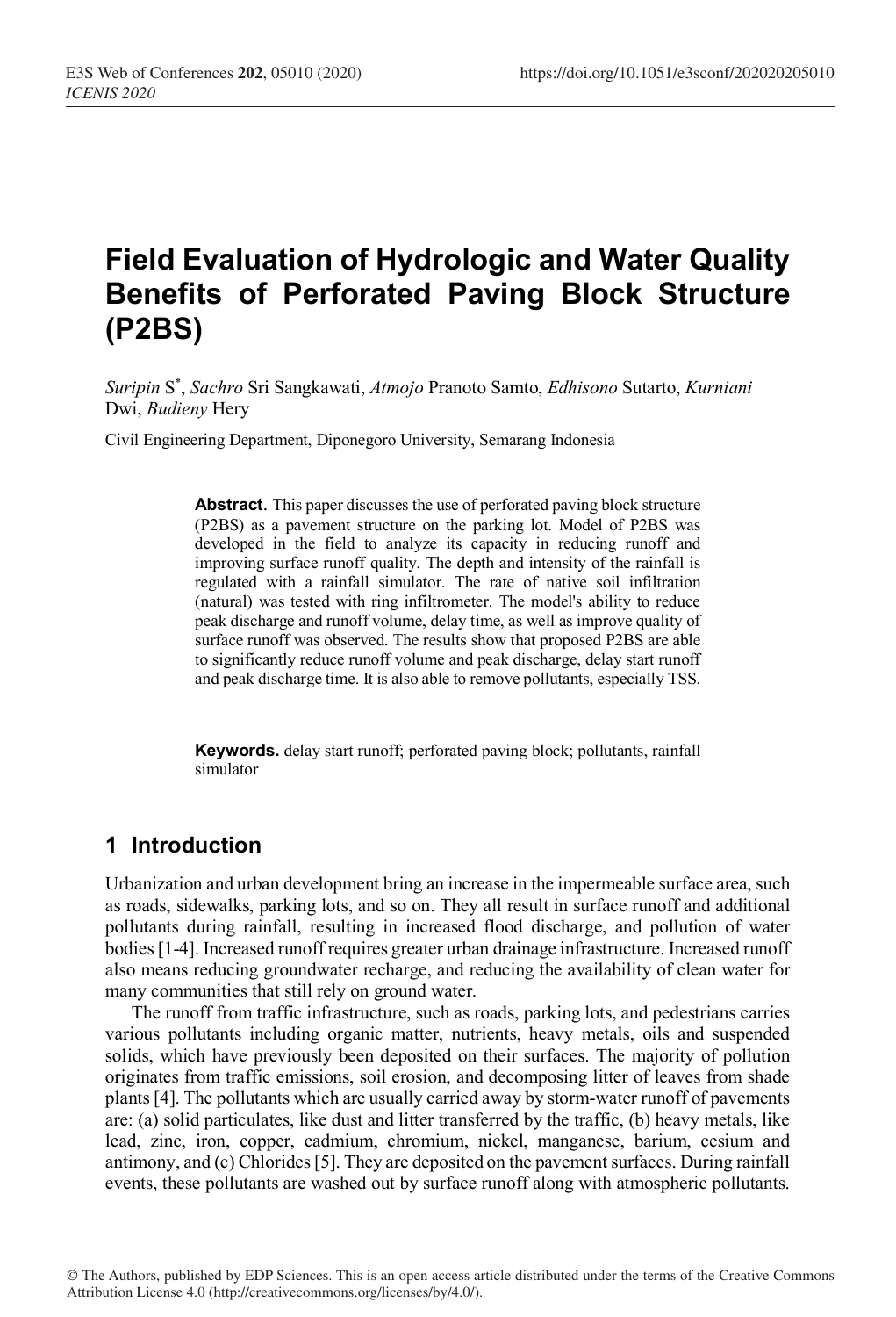These pollutants pose a risk to the urban watercourse and groundwater quality, if they remain untreated [1, 3, 6-8, 9].

Conscious of the negative impacts of the impermeable surface, in recent years there has been a paradigm shift in the drainage system in treating rainwater. The conventional drainage system concept drained rainwater as quickly as possible, shifting to a sustainable drainage system with the concept of managing rainwater. In general, rainwater management can be done by storing it, either stored above the land surface in the form of embung, reservoir and the like or infiltrated into the ground as ground water.

The development of reservoirs in urban areas is difficult and expensive due to limited land. The infiltration system is a rational alternative. One of the most potent rainwater infiltration systems in urban areas is the paving block pavement, commonly known as perforated paving block structure (P2BS). It is suitable for a wide variety of light transportation infrastructures, such as motorcycle lanes, parking lots, sidewalks, and pedestrians [10]. P2BS have a lot of potential benefits such as reduction of runoff, recharging of groundwater, and prevention of ground water pollution [11]. P2BS be able to reduce peak flow and prolong discharging times through infiltration and detention in underground reservoir [12, 13, 9]. Harmful pollutants carried out by surface runoff such as hydrocarbons and heavy metals have the potential to endanger groundwater resources when they are not removed during infiltration [14, 15].

The objectives of this study are to estimate the water storage capacity of perforated paving block structure structures, which can be used as a parameter for output calculations in the design of drainage channels. Hydrologic responses of the pavement, such as runoff volume, storage capacity, peak discharge, and effect of delay were evaluated through a rainfall simulation experiment. Their capability to remove pollutants was also analyzed.

## **2 The Experimental Site, Materials, and Equipment**

The P2BS model was developed in the parking lot of the Civil Engineering Department of Diponegoro University, Semarang Indonesia. The existing conventional paving block pavement cannot manage storm water, so when there is heavy rain there is always a inundation on the surface of the pavement. Inundation may last more than 1 day (24 hours). Paving blocks used in the form of cubes with the size of 21 cm long, 10.5 cm wide, and 6 cm thick. The pavement paving block structure is composed of a layer of paving block laid down on a 5 cm thick layer of sand that is spread directly over a compacted clay base (Fig. 1). As result the capacity in storing water as well as the infiltration capacity is low.



**Fig. 1.** Structure of Conventional Existing Paving Block without Storage Base

The perforated paving block structure (P2BS) model is constructed in the form of model with a length of 240 cm and a width of 150 cm (Fig. 2). The fundamental difference between conventional paving block pavement and P2BS is the presence of voids in perforated pavement, including the pavement surface, which reduces imperviousness and allows storm water to infiltrate into and through the pavement [16]. The general structure of P2BS consists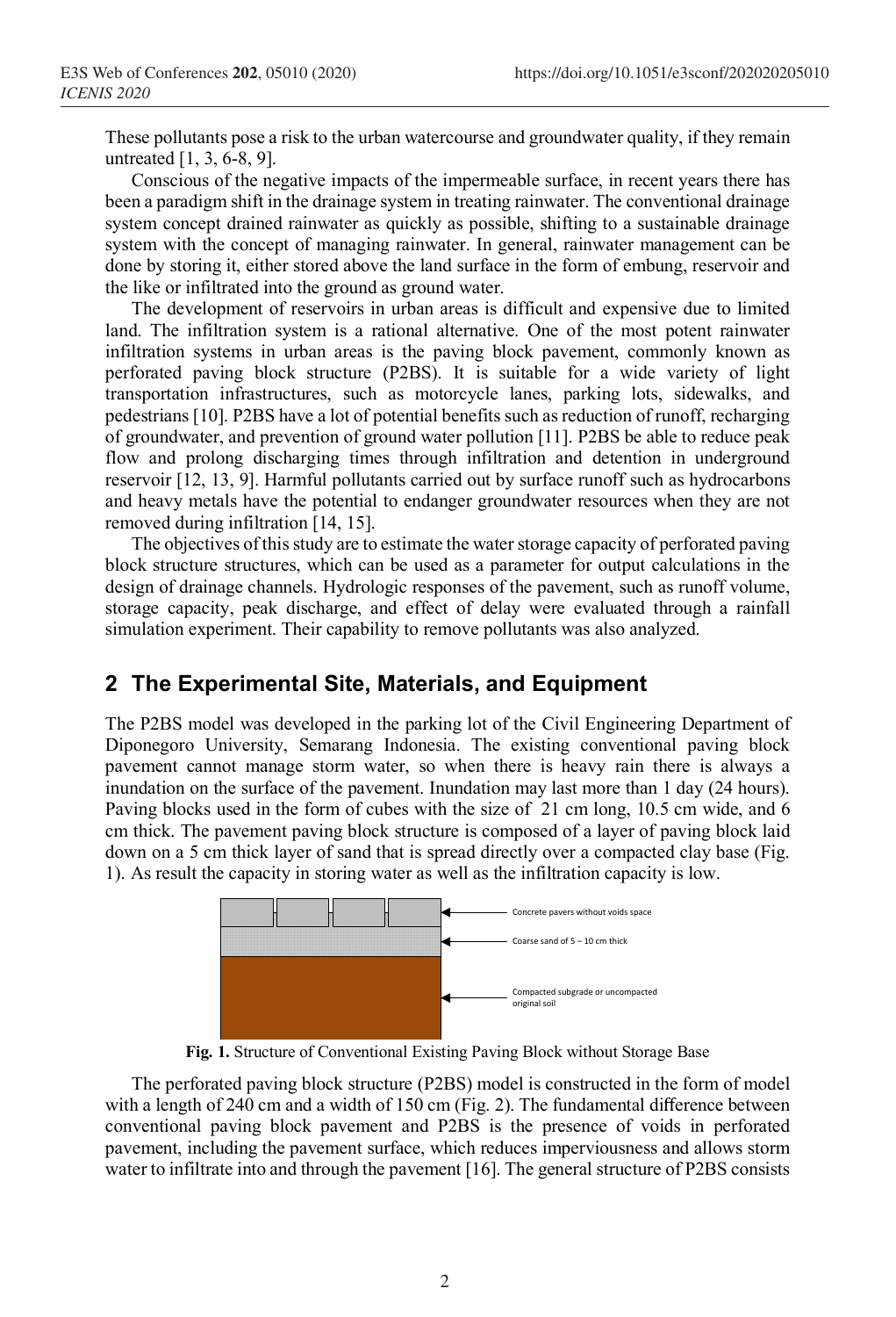of several layers, covering a surface layer of permeable paving concrete, arranged manually on a layer of sand, and a layer of gravel. The characteristics and thickness of each material depends on the size of the discharge to be managed [17]. General structure of perforated paving block structure is shown in Fig. 3 [18].



**Fig. 2.** Perforated paving block structure (P2BS) Model

Perforated paving block type, with size 40 cm long, 30 cm wide, and 8 cm thick was used (Fig. 3). The ratio between the perforated hole area to the total surface area of paving is approximately 40%. Open graded material consists of 2 types, coarse sand and crushed stone. Open graded bedding coarse that consists of coarse sand with porosity 25% is used for the base of installation of concrete pavers. While open graded base reservoir serves as a water reservoir consisting of crushed stone ranges in size from 19 to 63 mm and porosity ranges from 39%. To reduce fine material flowing and filling the pores of the rougher material, geotextile was spread between the two types of open graded material. Permeable block pavers were used on the top surface with the slope of 1%. Perforated pipe was used in the sub-grade layer to capture the infiltrate storm water and move it to the drainage system. This P2BS was designed to capture rainfalls ranging in intensity from about 225 to 250 mm/h as occurs with various storm events. Fig. 3 shows the P2BS model used in this study.



**Fig 3.** Perforated paving block type, and the general structure of perforated paving block structure (P2BS)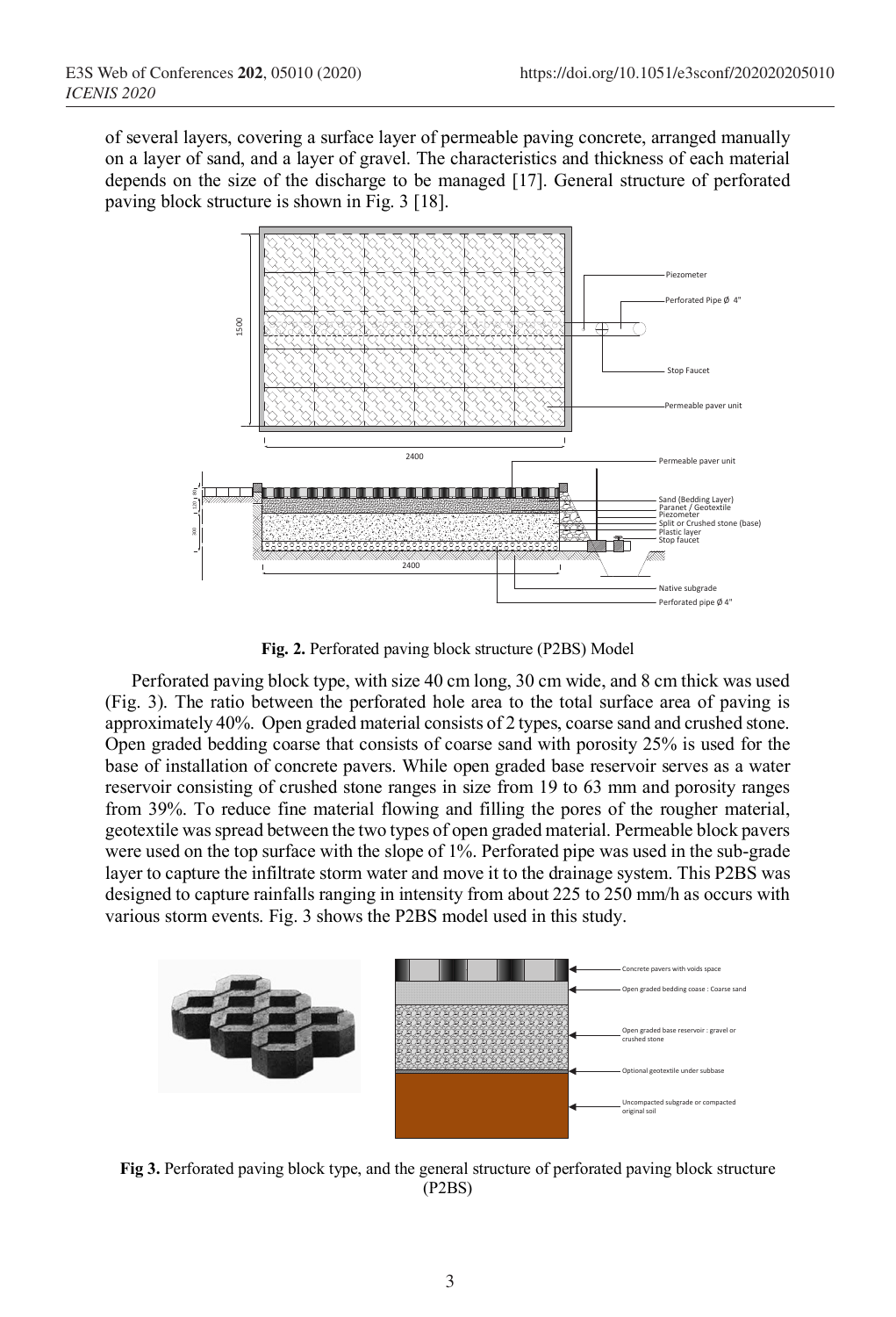### **3 Results and Discussion**

Perforated paving blocks (P2BS) can be designed with full or partial exfiltration of the soil sub grade. A design for full exfiltration means the water infiltrates directly into the base and infiltrates to the soil. This is the most common application. Overflows are managed via perimeter drainage to swales, bio-retention areas or storm sewer inlets. Partial exfiltration does not rely completely on exfiltration of the base into the soil to dispose of all the captured runoff. Some of the water may infiltrate into the soil while the remainder is drained by perforated pipes. Excess water is drained from the base by perforated pipes to drainage system or a stream [18].

Measurements were made to the depth and duration of rainfall, the water level in the P2BS and the outflow of the perforated pipe for every time interval. The rainfall depths simulated for this study were based on design rainfall of 5 year return period for Semarang City area. Taking into account the effects of climate change on rainfall characteristics, the design rainfall was 120 mm [19]. Rain duration of 25-30 minutes were applied, the intensities of rain were then become 250 - 225 mm/h. Soil permeability was obtained both from laboratory analysis and field infiltration test. Laboratory analyses found that the soil permeability is 17.64 mm/hour, while infiltration test resulted slightly lower, as shown in Figure 5. Similar results were obtained in previous studies with adjacent sites [20].



**Fig. 4.** Infiltration rate based on the field measurement using infiltrometer

#### **3.1 Effect to Runoff Characteristics**

The effects of P2BS to runoff characteristics were evaluated by partial exfiltration type. The amount of rain-water, the rainfall intensity, and outflow were recorded. Start delay and peak flow time, as well as peak discharge were evaluated for the experiment. Start delay is defined as the start time of the rainfall until the outflow occurs at the perforated pipe outlet of the P2BS. While peak flow time is defined as the lag time between the start of the rain until the peak of the flow is reached. The experiments were performed twice with rain intensities of 225 and 250 mm/h for a given time at which a constant discharge was reached. This is the peak discharge. Observation of discharge was done from the beginning of the rain until the discharge return to zero. Since the pavement area is 150 cm x 240 cm = 3.6 m<sup>2</sup>, the rain intensity of 225 and 250 mm/h each equals 0.225 liters / s and 0.250 liters/s consecutively. Fig. 5 shows the experimental hydrograph with two different rain intensities. Both give almost the same results, where start delay of 13 minutes and peak discharge time 20 minutes.

Theoretically, peak flow time is defined as the sum of the overland sheet flow travel time (t0) and travel time in the channel (tch) of the most remote point. In this case, there was only overland sheet flow, as the outflow was measured directly in the outlet of PCI. The overland sheet flow travel can be estimated used Friend's formula as follows [21]: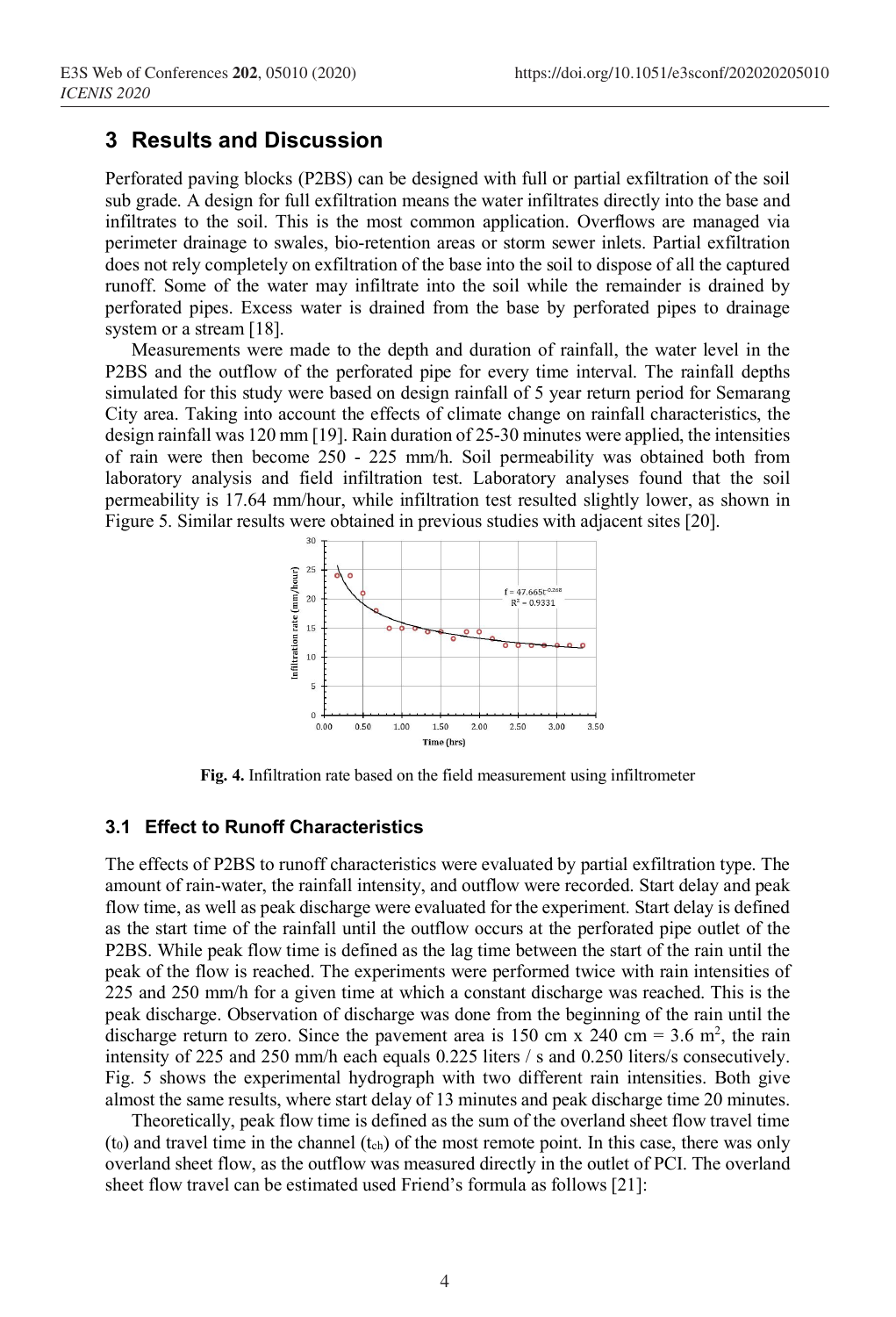$$
t_o = \frac{107 \cdot n \cdot L^{\frac{1}{3}}}{\sqrt{5}} \tag{1}
$$

where: n is Manning's roughness value for the concrete block surface; S is the slope of the overland surface  $(\%)$ ; t<sub>o</sub> is overland sheet flow travel time (min); and L is the flow path length of the overland sheet (m).



**Fig. 5.** Hydrographs for rainfall intensity 225 mm/h (left) and 250 mm/h (right)

The peak flow time for the conventional paving block in this case would be 5 minutes, compared to 20 minutes for P2BS, which is shows significant benefits. The similar results showed by [22]. They found that the permeable pavement peak flow was between  $5\neg 10$ minutes, compared to  $2\neg 3$  minutes for conventional pavement.

#### **3.2 Storage Capacity**

The capacity of P2BS depends on material characteristics, especially its porosity. Porosity for open graded bedding coarse and open graded base reservoir layer are 25% and 39% respectively. Water balance model components are defined for the rainfall amount, surface runoff, P2BS storage and drainage channel flow, and formulated as follows:

$$
V_w = h_p A_p V_r = P A_p - Q_{ro} \Delta t - f \Delta t A_p - Q_o \Delta t
$$
  
\n
$$
\left(\frac{V_w}{A_p}\right) = h_p V_r = P - \left(\frac{Q_{ro}}{A_p} + f + \frac{Q_o}{A_p}\right) \Delta t
$$
  
\n(3)

where:  $h_p$ : the base depth, m;  $A_p$ : surface area of permeable pavement, m<sup>2</sup>; V<sub>r</sub>: void ratio of pavement filler material (base);  $V_w$  is the water volume in P2BS,  $m^3$ ;  $Q_0$ : outflow from the pavement through perforated pipe,  $m^3/s$ ; P: rainfall depth, m;  $Q_{\text{ro}}$  : surface runoff,  $m^3/s$ ; f: infiltration rate of native soil (base soil), m/hour;  $\Delta t$ : time interval of measurement, seconds.

| <b>Table 1.</b> Characteristics of the Materials |  |
|--------------------------------------------------|--|
|                                                  |  |

| Characteristics  | Open graded base<br>reservoir | Open graded<br>bedding coarse | Grade paver |  |
|------------------|-------------------------------|-------------------------------|-------------|--|
| Thickness (mm)   | 300                           | 120                           | 80          |  |
| Porosity $(\% )$ | 39                            |                               | n/a         |  |

Two different rainfall intensities were used in the experiment, ea.: 90 mm/h during 2 hours and 140 mm/h during 2 and half hours. Rainwater that has filled the open graded materials and has been saturated was monitored through a piezometer mounted on a perforated pipe near the outlet. The water level in the P2BS is considered equal to the water level in the piezometer, so the capacity could be calculated. This value is called the observed storage. The predicted storage is obtained by entering the P2BS model data and the material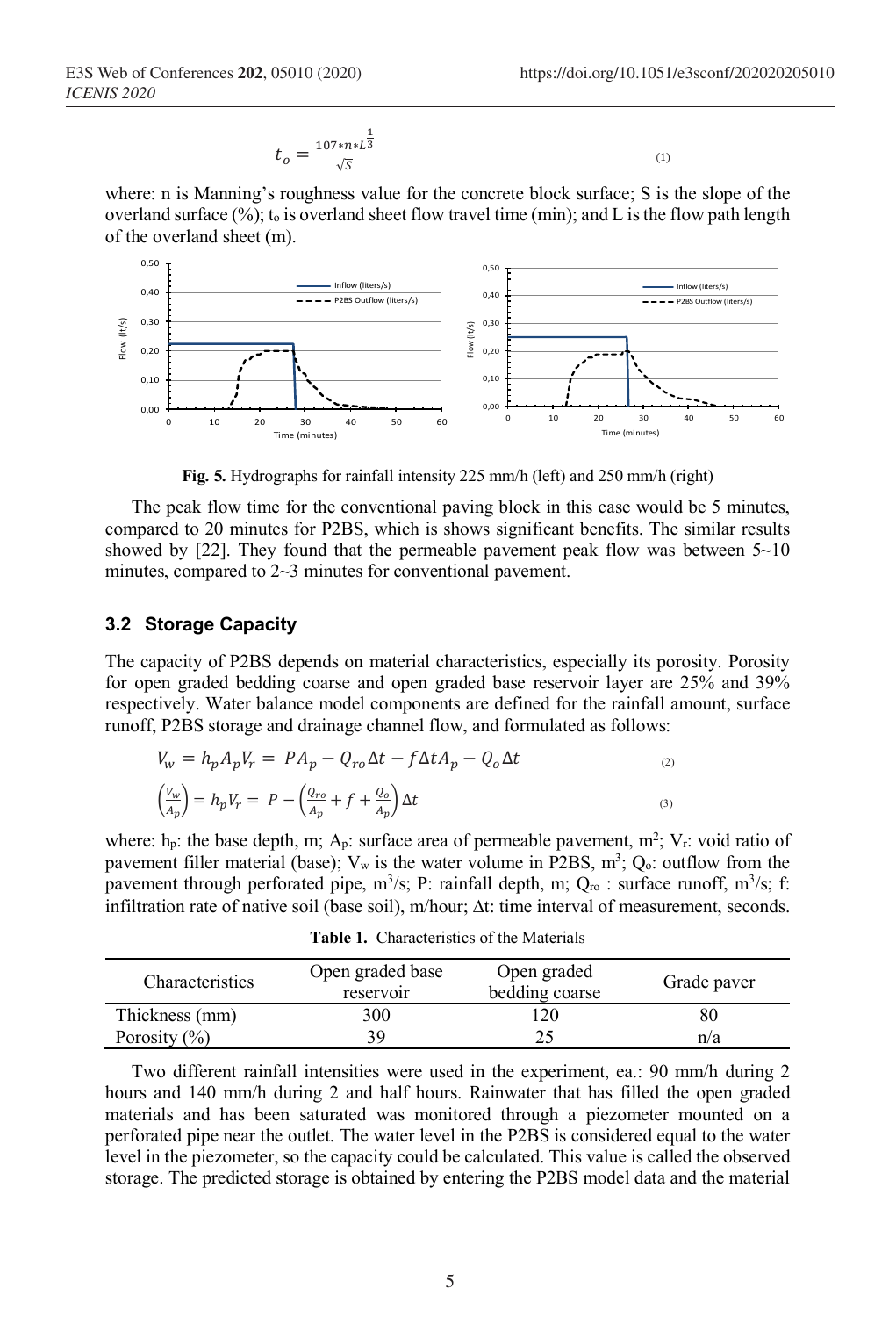characteristics into equation (3), with various time intervals for constant rainfall intensity. During the experiment, there was no surface runoff. Since the experiment used full exfiltration type, there was also no outflow. So that the volume of water stored in the open grade reservoir depends only on rainfall and infiltration.

By converting all units into the volume per unit area  $(l/m<sup>2</sup>)$ , both observed and predicted capacities could be correlated. The result of plotting the data shows the points scattered balanced around the 1: 1 line, and yields a good correlation between the measured volume and the predicted volume, with the value  $r^2$  close to one (Fig. 6).



**Fig. 6.** Regression of predicted and observed storage of simulated P2BS

The experimental simulation result demonstrates that rainwater management facilities can be easily designed using P2BS full exfiltration type. Dependent variables are rainfall, natural soil permeability, and P2BS filler material characteristics. It should be noted that the perforated paving block used as a pavement surface layer must be able to pass the water and air freely.

#### **3.3 Water Quality**

The capacity of P2BS in removing pollutants was analyzed based on the water quality before and after passing P2BS. Water samples of rain water, surface runoff flowing into and out of P2BS were carried out during height storm events. The pollutants usually found in the surface runoff from parking lot are heavy metals, like lead, cadmium, chromium, aluminum, zinc, cuprum, mercury, and nickel. Other pollutants are solid particulates, like dust and litter. These kinds of pollutants in the water are called total suspended solids (TSS).

The collected data show quite low concentrations of metal elements in storm water runoff except for TSS, Zinc, and Cuprum. The quality of rainwater in the study site is still good, where the concentration of all pollutants elements is very low (Table 2). The general low concentrations of metal elements in storm water runoff are probably due to the fact that this experimental area (parking lot) is low traffics, and experiments were carried out in the mid of rainy season.

| No. | Name    | <b>Notation</b> | Unit | Rainwater    | <b>Inflow to P2BS</b> |              | <b>Outflow from</b><br>P <sub>2</sub> B <sub>S</sub> |              |
|-----|---------|-----------------|------|--------------|-----------------------|--------------|------------------------------------------------------|--------------|
|     |         |                 |      |              | $SI-1$                | $SI-2$       | $SO-1$                                               | $SO-2$       |
|     | TDS     | TDS             | mg/l |              | 228                   | 54           | 344                                                  | 88.6         |
| ∠   | ∟ead    | Pb              | mg/l | ${}_{0.010}$ | ${}_{0.010}$          | ${}_{0.010}$ | ${}_{\leq 0.010}$                                    | ${}_{0.010}$ |
|     | `admium | Cd              | mg/l | ${}_{0.003}$ | ${}_{0.003}$          | ${}_{0.003}$ | ${}_{\leq 0.003}$                                    | ${}< 0.003$  |

**Table 2**. Quality characteristics of the collected storm events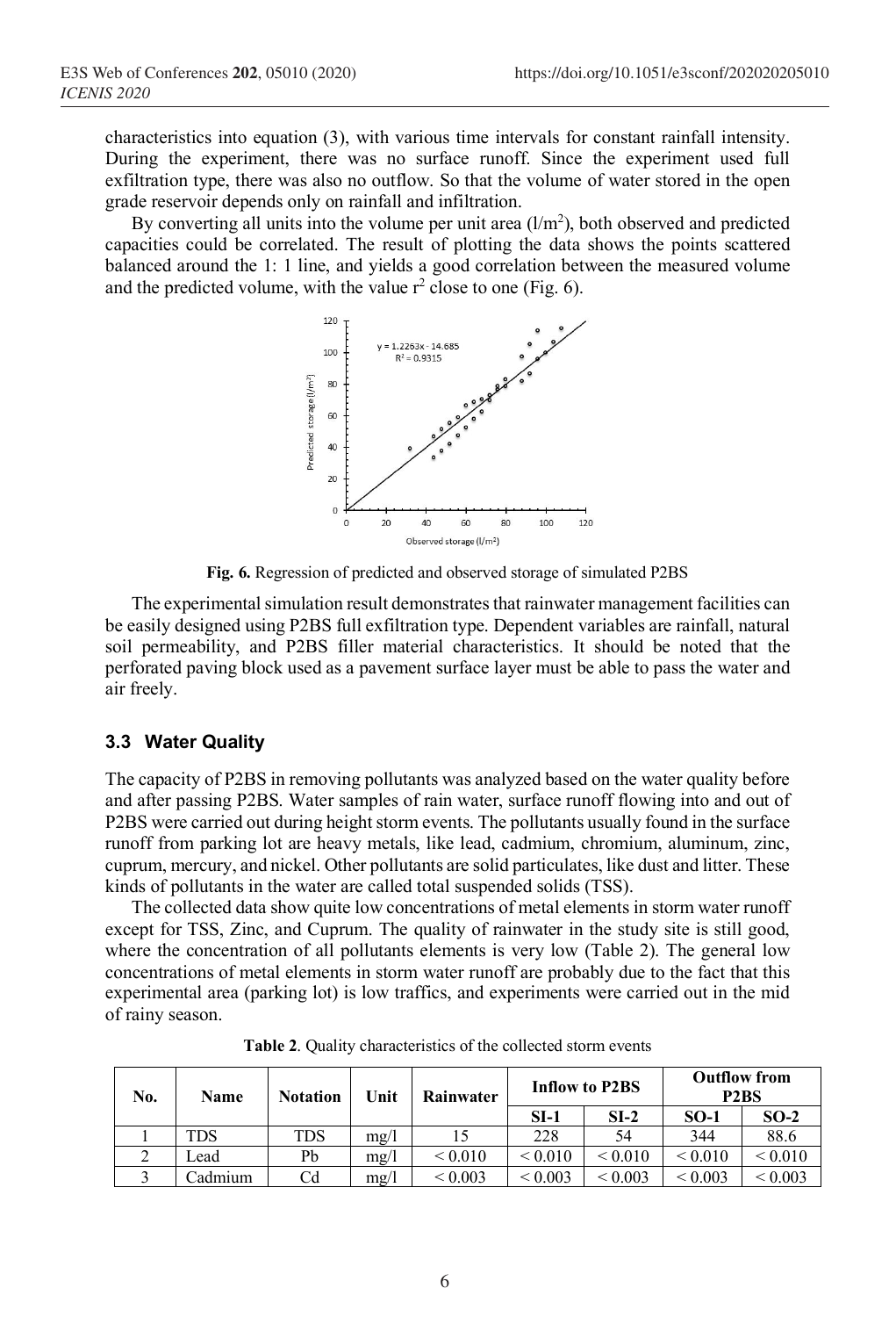| 4  | Chromium | Сr            | mg/l | < 0.016      | ${}_{0.016}$      | ${}_{0.016}$      | ${}_{0.016}$      | ${}_{0.016}$ |
|----|----------|---------------|------|--------------|-------------------|-------------------|-------------------|--------------|
|    | Aluminum | Al            | mg/l | ${}_{0.160}$ | ${}_{0.160}$      | ${}_{0.160}$      | ${}_{0.160}$      | ${}_{0.160}$ |
|    | Zinc     | Zn            | mg/l | 0.009        | 0.034             | 0.136             | 0.083             | 0.083        |
|    | Cuprum   | Cu            | mg/l | < 0.120      | 0.030             | 0.322             | 0.033             | 0.118        |
|    | Mercury  | Hg            | mg/l | ${}_{0.004}$ | ${}_{0.004}$      | ${}_{0.004}$      | ${}_{0.004}$      | ${}_{0.004}$ |
|    | Nickel   | Ni            | mg/l | ${}_{0.001}$ | ${}_{0.001}$      | ${}_{0.001}$      | ${}_{0.001}$      | ${}_{0.001}$ |
| 10 | Sulfur   | $_{\rm H_2S}$ | mg/l | ${}_{0.008}$ | ${}_{\leq 0.008}$ | ${}_{\leq 0.008}$ | ${}_{\leq 0.008}$ | ${}_{0.008}$ |

# **4 Conclusion and Recommendation**

Based on the experimental results in this paper, the storage water capacity of perforated paving block structure (P2BS) structures can be estimated based on the materials properties of porosity. This result can be used to design a permeable pavement structure. The effects P2BS to hydrologic responses of the pavement, such as delay effects, peak discharge, and storage capacity, could be evaluated through a rainfall simulation experiment. The start delay for this process ranged from 12 to 13 minutes for the rainfall intensity 225 to 250 mm/h, and the prolong the peak discharge time surface runoff from 5 minutes for conventional paving block pavement to 20 minutes for P2BS. It was also proved capable of capturing pollutants surface runoff, especially TSS.

# **Acknowledgments**

Thank you delivered to the Institute for Research and Community Services (LPPM) of Diponegoro University for the financial support of this research. The authors thank also to Legimin and Daryono for assistance in the field experiments. Further thanks are extended to Felix Hariyanto for assistance in preparing the drawing.

## **References**

- 1. Muschack W. (1990). The Science of the Total Environment, **93**, 419-431.
- 2. Ball JE., Jenks R. and Ausborg D. (1998). The Science of the Total Env., **209**, 243-254
- 3. Vaze J. and Chiew FHS. (2002). Urban Water, **4**, 379-389
- 4. Scholz M. (2010). *Wetland System-Storm Water Management Control*. Springer Verlag: Berlin, Germany.
- 5. Yannopoulos, Basbas, and Giannopoulou (2013). Global NEST J., **15** (1), 85-92.
- 6. Tong S. (1990). J. of Env. Manag, **14** (1), 107-113
- 7. Deletic A.B. and Mahsimivic C.T. (1998). J. of Env. Eng, **124** (9), 869-879
- 8. Sansalone J. J., Koran J.M., Smithson J.A. and Buchberger S.G. (1998). J. of Env. Eng., **124** (5), 427-440
- 9. Pagotto C, Legret M, Le Cloirec P. (2000). Water Research, **34** (18): 46–54.
- 10. Scholz M, and Grabowiecki P. (2007). Building and Environmen, **42** (2007) 3830–3836
- 11. Pratt CJ, Newman AP, Bond PC. (1999). Water Science and Technology, **39** (2), 109– 130.
- 12. Booth DB, Leavitt J. (1999). American Planning Ass. J., **65**(3), 314–25
- 13. Abbot CL, Comino-Mateos L. (2003). J. of the Chartered Inst. of Water and Env.Manag, **17** (3):187–90.
- 14. Brattebo BO, Booth DB. (2003). Water Research 2003; **37** (26), 4369–4376.